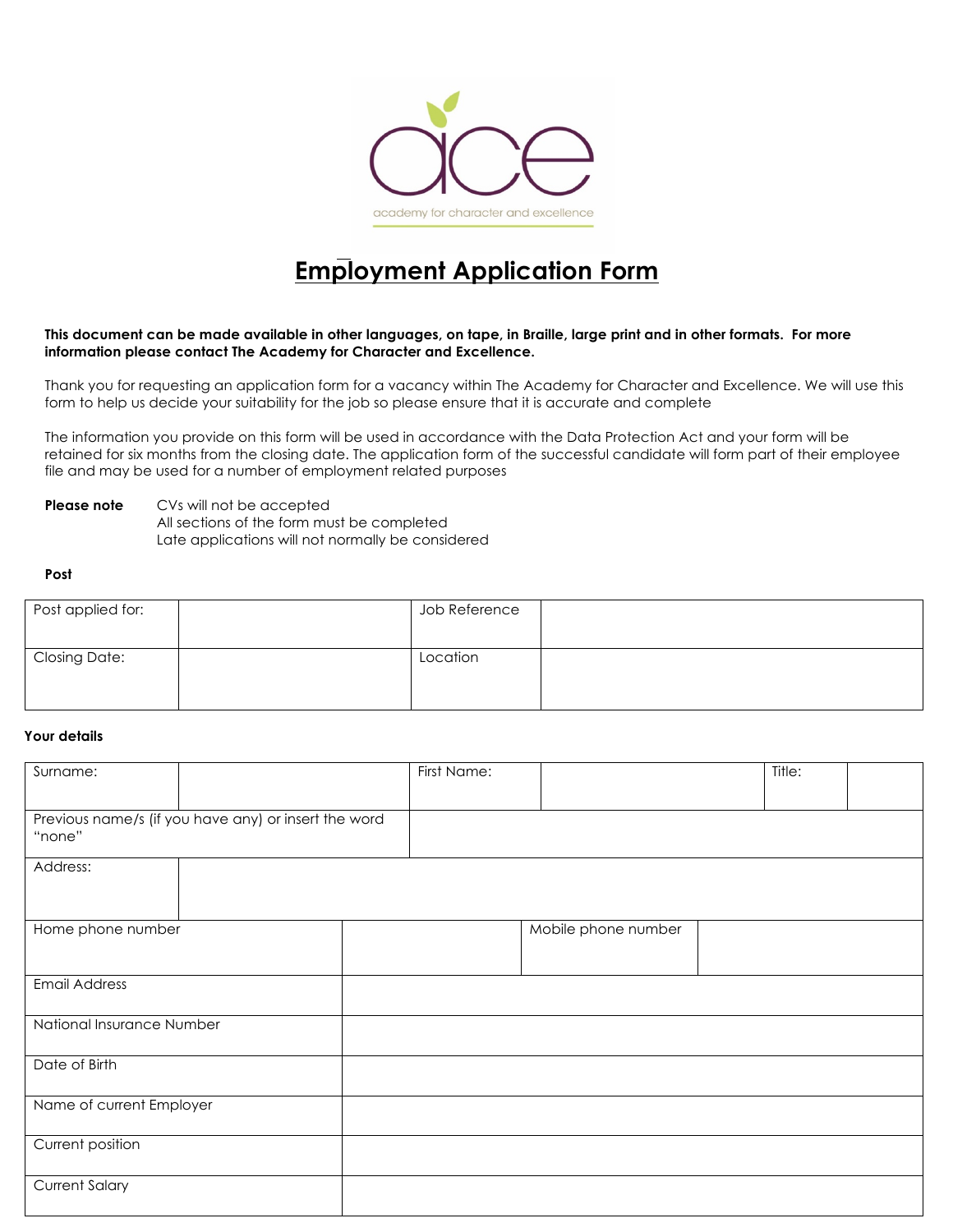| How much notice will you have to give when you leave your current<br>jops     |  |
|-------------------------------------------------------------------------------|--|
| Do you need a work permit?                                                    |  |
| Have you been employed by The Academy for Character and<br>Excellence before? |  |
| Where did you see this job advertised?                                        |  |
| For Teaching posts:                                                           |  |
| Do you have Qualified Teacher Status?                                         |  |
| Teacher Reference number                                                      |  |
| Subjects you teach (secondary)                                                |  |
| Leadership responsibilities (if any)                                          |  |

## **Employment History**

Please fill in the table below with details of your previous employment. Please start with your present or last employer. If you have just left Education, please give us details of any holiday jobs you have had. Please also include any jobs outside of teaching / education

Continue on another sheet if necessary.

| Dates (month<br>and year |                | <b>Employer's Name and Address</b> | Your position | Your salary<br>when you left<br>the job | Your reason for<br>leaving |
|--------------------------|----------------|------------------------------------|---------------|-----------------------------------------|----------------------------|
| From                     | ${\tt To}$     |                                    |               |                                         |                            |
| $\sqrt{2}$               | $\prime$       |                                    |               |                                         |                            |
| $\prime$                 | $\overline{1}$ |                                    |               |                                         |                            |
| $\prime$                 | $\sqrt{2}$     |                                    |               |                                         |                            |
| $\prime$                 | $\prime$       |                                    |               |                                         |                            |
| $\prime$                 | $\prime$       |                                    |               |                                         |                            |
| $\prime$                 | $\sqrt{2}$     |                                    |               |                                         |                            |
| $\prime$                 | $\sqrt{ }$     |                                    |               |                                         |                            |
| $\prime$                 | $\overline{1}$ |                                    |               |                                         |                            |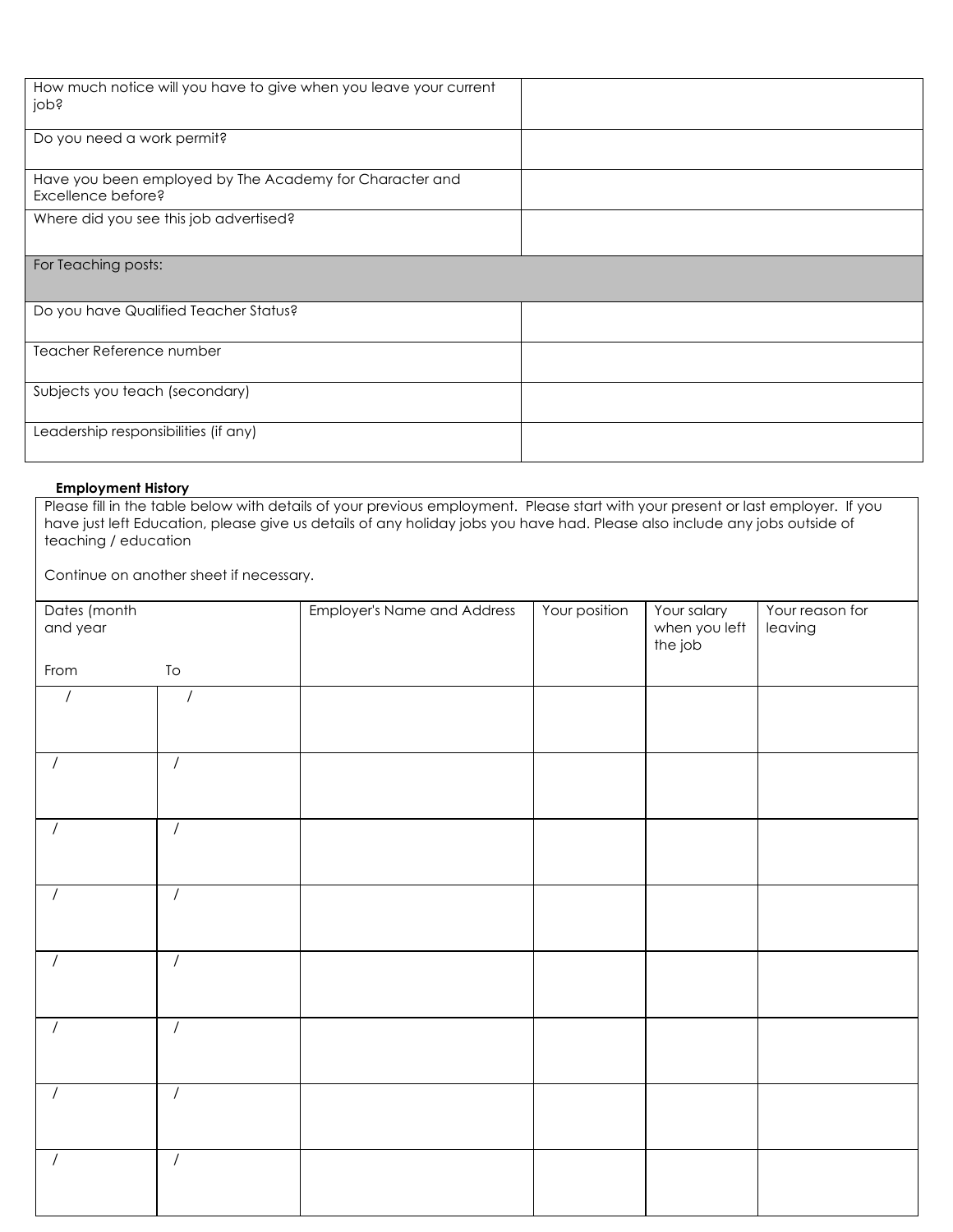# **Gaps in Employment / Training**

Please set out all gaps in employment or training

| Dates (month<br>and year) |    | Reason for the Gap |
|---------------------------|----|--------------------|
| From                      | To |                    |
|                           |    |                    |
|                           |    |                    |
|                           |    |                    |
|                           |    |                    |

# **Education and qualifications**

Please fill in the table below with details of your education and qualifications. List all periods of study, in date order.

| Dates (month<br>and year) |    | Name and address of school,<br>college or university | Did you<br>study full<br>or part<br>time? | Qualification |         |               |  |
|---------------------------|----|------------------------------------------------------|-------------------------------------------|---------------|---------|---------------|--|
|                           |    |                                                      |                                           | Date          | Subject | Grade & class |  |
| From                      | To |                                                      |                                           |               |         |               |  |
|                           |    |                                                      |                                           |               |         |               |  |
|                           |    |                                                      |                                           |               |         |               |  |
|                           |    |                                                      |                                           |               |         |               |  |
|                           |    |                                                      |                                           |               |         |               |  |

# **Professional or technical qualifications and training**

| Name of professional<br>organisation | Membership grade & number | How did you become a<br>member? (For example, exam) | Date |
|--------------------------------------|---------------------------|-----------------------------------------------------|------|
|                                      |                           |                                                     |      |
|                                      |                           |                                                     |      |
|                                      |                           |                                                     |      |
|                                      |                           |                                                     |      |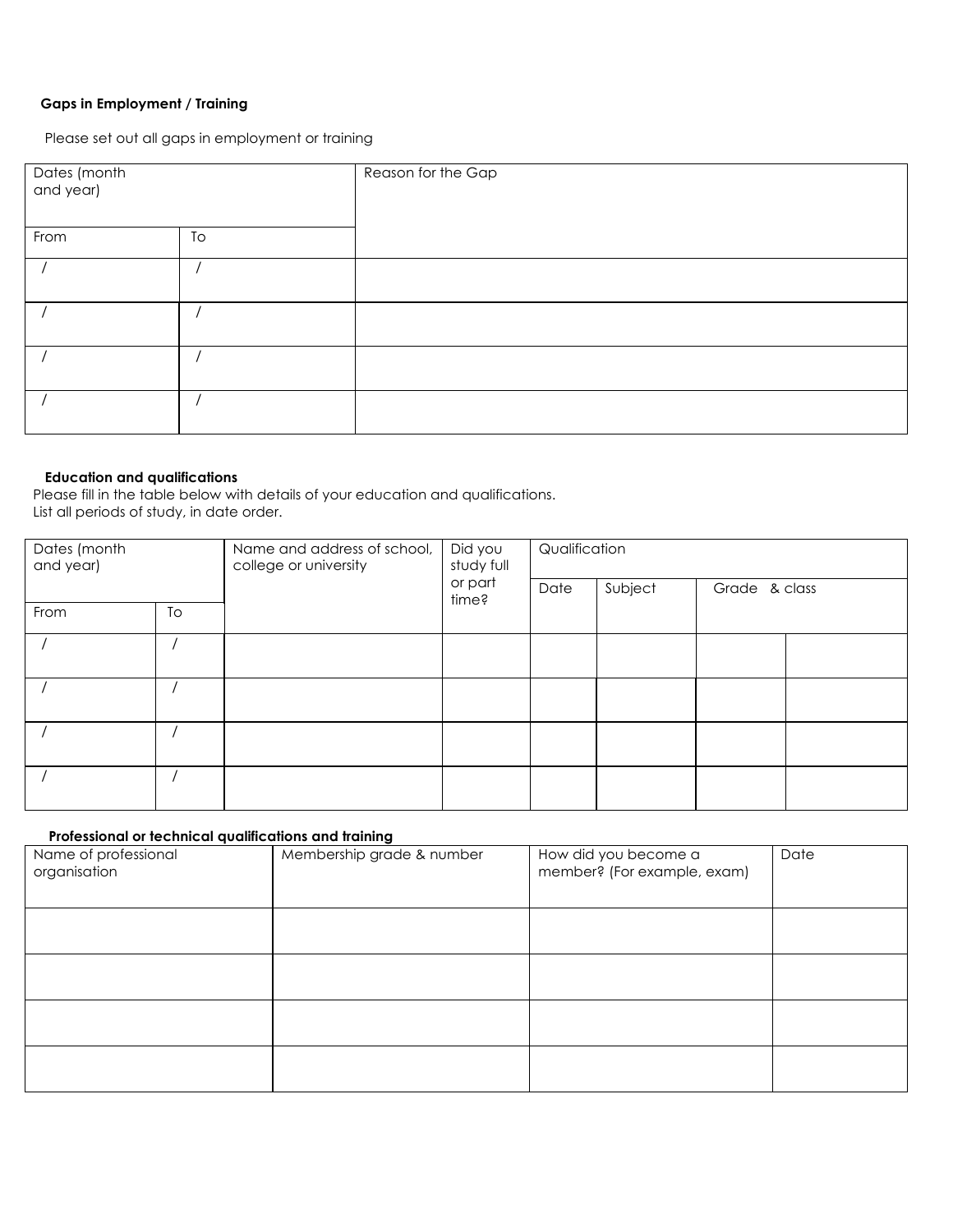# **Supporting Evidence**

Please write in support of your application, giving examples as to how you meet the Person Specification and how you would contribute to this post. Please note, considerable attention will be given by us to this statement when assessing your application against the criteria for the role.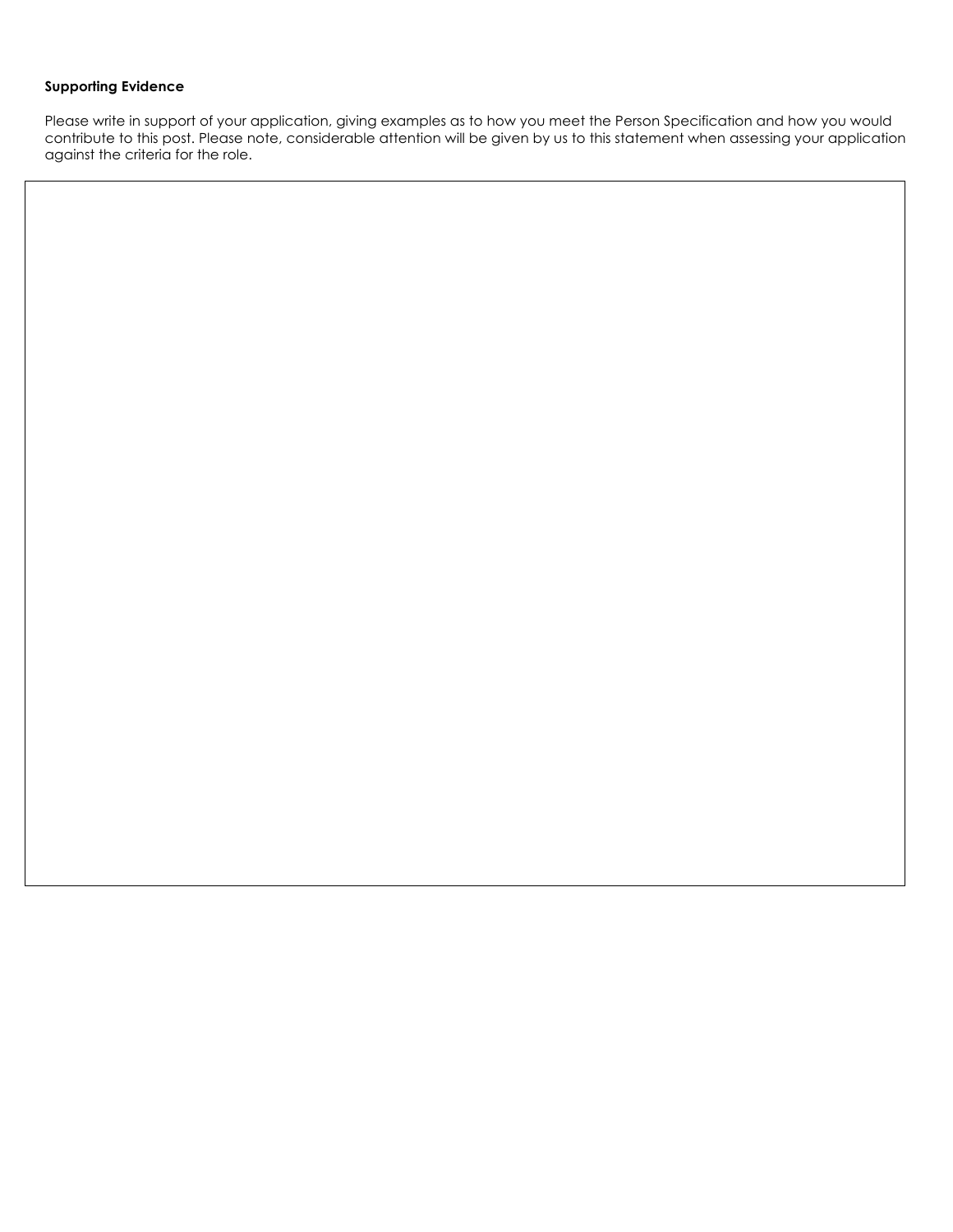#### **References**

## **It is The Academy for Character and Excellence's practice to take up references for short-listed applicants prior to interview**

Please give the name and address of two referees from which the Academy may seek information regarding your suitability for employment covering at **least the last 3 years** of your employment. If you are currently employed, one of the referees must be your current employer; otherwise it must be your most recent employer. If you are in, or have just completed full-time education, one referee should be from your school / college or university. These should not include a relative and personal referees must be able to comment on your skills and abilities in relation to the post. Please continue on a separate sheet if necessary

## **For post that require a DBS check**

If you are not currently working with children but have done so in the past, the second referee you supply should be from the most recent employer where you were employed to work with children or vulnerable adults

#### **Please ensure your references below cover the last 3 years of employment.**

|                      | Reference 1 - this must be from your present or most recent employer. If this reference will come from a School, the referee<br>should be the Headteacher / Executive Head / Head of School |
|----------------------|---------------------------------------------------------------------------------------------------------------------------------------------------------------------------------------------|
| Name of referee      |                                                                                                                                                                                             |
| <b>Position</b>      |                                                                                                                                                                                             |
| <b>Address</b>       |                                                                                                                                                                                             |
| <b>Email</b>         |                                                                                                                                                                                             |
| Tel number           |                                                                                                                                                                                             |
| How do you know them |                                                                                                                                                                                             |

# **Reference 2**

| Name of referee      |  |
|----------------------|--|
| Position             |  |
| <b>Address</b>       |  |
|                      |  |
| Email                |  |
| Tel number           |  |
| How do you know them |  |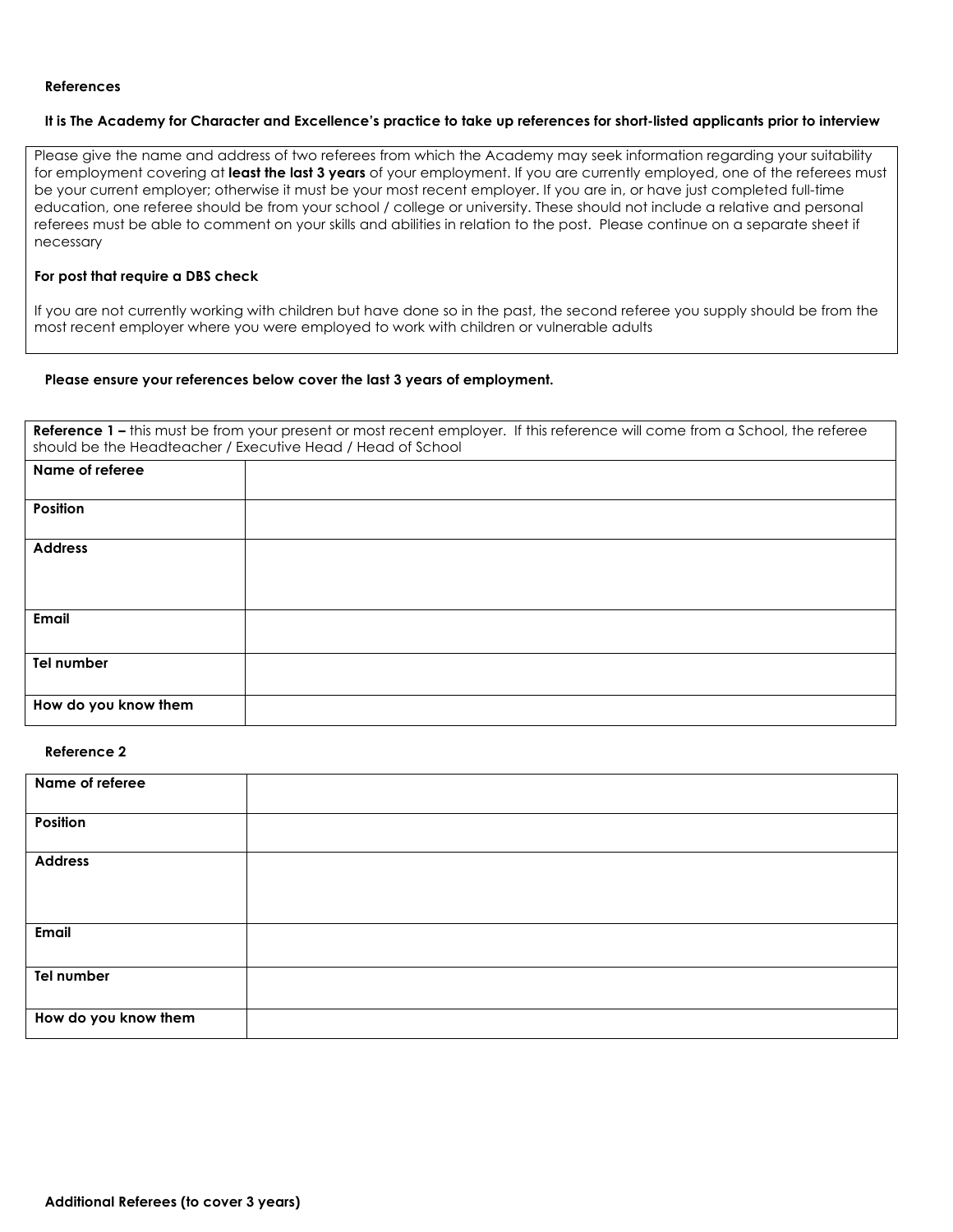| Name of referee      |  |
|----------------------|--|
|                      |  |
|                      |  |
|                      |  |
| Position             |  |
|                      |  |
|                      |  |
|                      |  |
| <b>Address</b>       |  |
|                      |  |
|                      |  |
|                      |  |
|                      |  |
|                      |  |
| Email                |  |
|                      |  |
|                      |  |
|                      |  |
|                      |  |
| Tel number           |  |
|                      |  |
|                      |  |
|                      |  |
| How do you know them |  |
|                      |  |
|                      |  |

| Name of referee      |  |
|----------------------|--|
|                      |  |
|                      |  |
| Position             |  |
|                      |  |
|                      |  |
| <b>Address</b>       |  |
|                      |  |
|                      |  |
|                      |  |
|                      |  |
| Email                |  |
|                      |  |
|                      |  |
| Tel number           |  |
|                      |  |
|                      |  |
| How do you know them |  |
|                      |  |
|                      |  |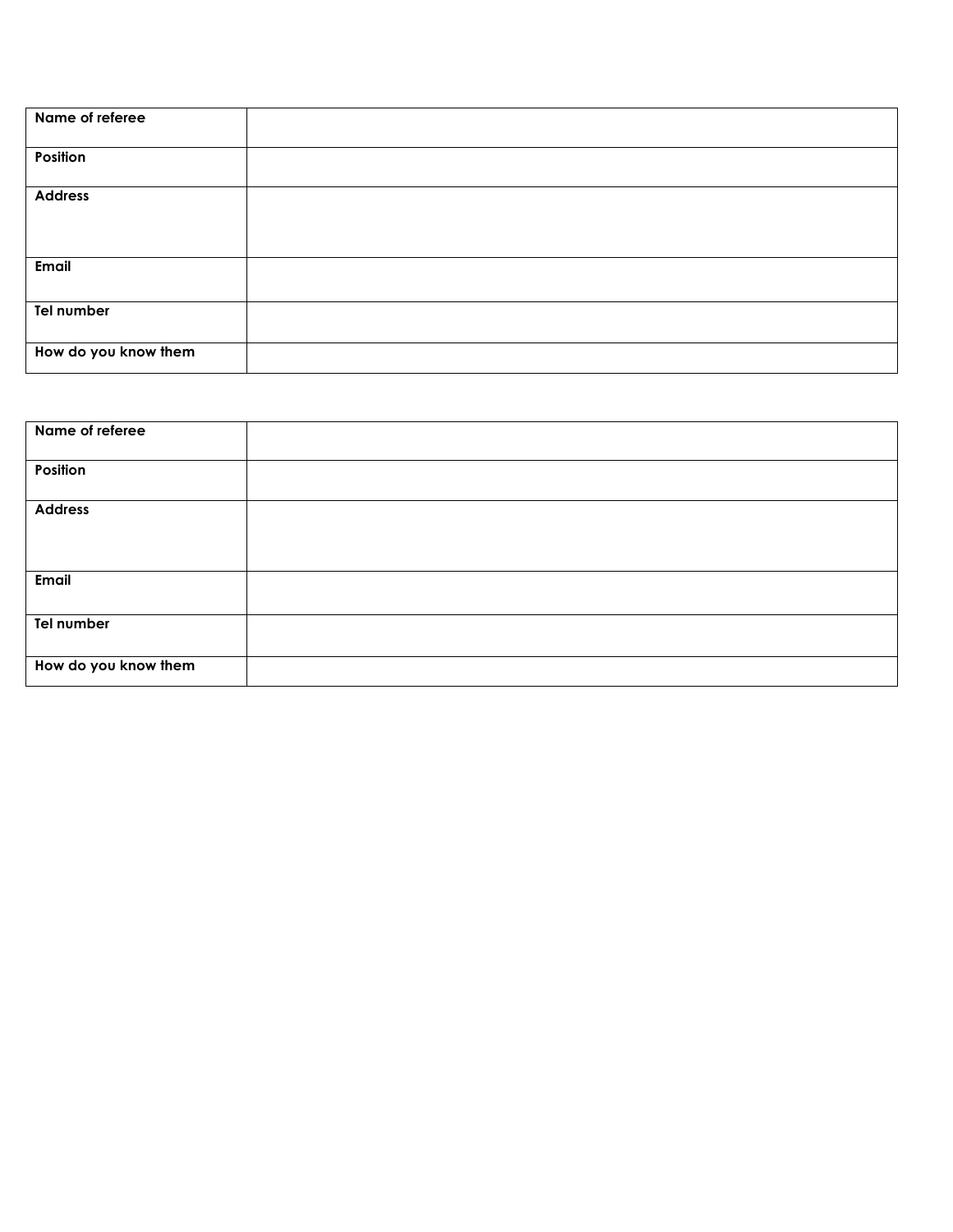## **Declarations**

## **Equalities Act 2010**

The Academy for Character and Excellence is an Equal Opportunities employer and we are committed to our obligations. Disabled people are encouraged to apply. Disabled applicants who appear to meet the essential criteria of the person specification are guaranteed an interview

The Equalities Act defines a person as having a disability if he/she "has a physical or mental impairment which has a substantial and long-term adverse effect on his/her ability to carry out normal day to day activities**".** Please confirm whether you consider yourself to have a disability.

*Please indicate with a Yes or No*:

If yes, what is the nature of your disability?

Wherever possible and reasonable we will make adjustments and offer alternatives to help a person with a disability through the application and selection process

Please provide details below of any information you would like us to take into account with regard to your disability in order to offer you a fair selection interview

# **Eligibility to work in the UK**

# **Are you eligible to work in the United Kingdom and are you able to provide proof of this?**

*(please indicate "yes2 or "no")* 

If you are currently working in the UK with Visa restrictions please provide the following information:

| Visa Number |  |
|-------------|--|
| Expiry date |  |

The Immigration, Asylum and Nationality Act 2006 requires all employers in the UK to make basic document checks on every person, before they start work, therefore if you are asked to interview, you will be required to provide evidence (original documents only) that you are eligible to live and work in the UK and copies will be taken at interview and if unsuccessful these will be destroyed in accordance with the General Data Protection Regulations and the Data Protection Act 2018 (DPA). If you are offered the post these original documents will be retained on your personal file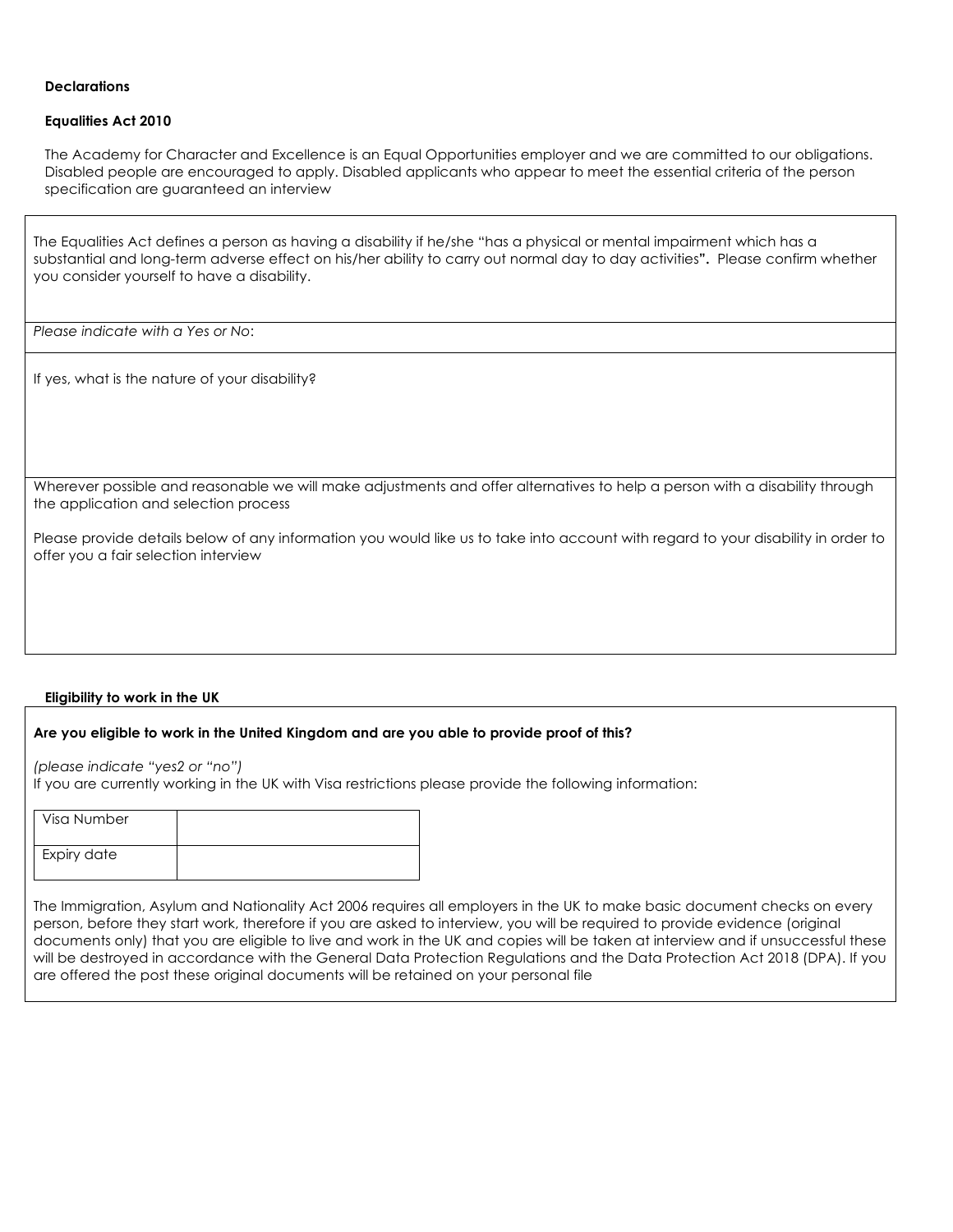#### **Relationships**

| Are you in any way related to or have a personal relationship with any Member, Trustee or an employee of The Academy for<br><b>Character and Excellence?</b> |
|--------------------------------------------------------------------------------------------------------------------------------------------------------------|
| If 'Yes' please give details below:                                                                                                                          |
| Name:                                                                                                                                                        |

Relationship: Job Title:

Soliciting support or information, which may be deemed to offer an unfair advantage, from any Member, Trustee or employees of the Academy in connection with this appointment will disqualify your application

## **Criminal convictions**

| Do you have any convictions, cautions, reprimands or final warnings that are not 'protected' or filtered as defined by the<br>Rehabilitation of Offenders Act 1974 (Exceptions) order 1975 (as amended in 2013) by SI 2013 1198?? |                                                                           |  |  |
|-----------------------------------------------------------------------------------------------------------------------------------------------------------------------------------------------------------------------------------|---------------------------------------------------------------------------|--|--|
| Yes                                                                                                                                                                                                                               | <b>No</b>                                                                 |  |  |
|                                                                                                                                                                                                                                   | If 'Yes' please give details below or on an additional sheet if necessary |  |  |
|                                                                                                                                                                                                                                   |                                                                           |  |  |
|                                                                                                                                                                                                                                   |                                                                           |  |  |

## **Disciplinary action**

Have you been the subject of formal disciplinary action in your past employment or currently in the process of ongoing disciplinary action in your current position?

**Yes No** 

If 'yes' please give brief details below or on an additional sheet if necessary

#### **Disclosure and Barring Check / Criminal record check**

For positions that are included in the Exceptions Order to the Rehabilitation of Offenders Act 1974, and those that are required to access the Public Services Network (PSN) or data or any regulated positions as defined by the Criminal Justice and Court Services Act 2000, all applicants who are offered employment will be subject to a criminal record check (Disclosure) from the Disclosure & Barring Service before the appointment is confirmed. This will include details of ALL cautions, reprimands or final warnings as well as convictions, whether "spent" or "unspent" except where these have been filtered out in line with current guidance. Criminal convictions will only be taken into account when they are relevant to the post.

## **Please give details below, or if you prefer, on an additional sheet and attach it to this form in a sealed envelope marked "Confidential Disclosure"**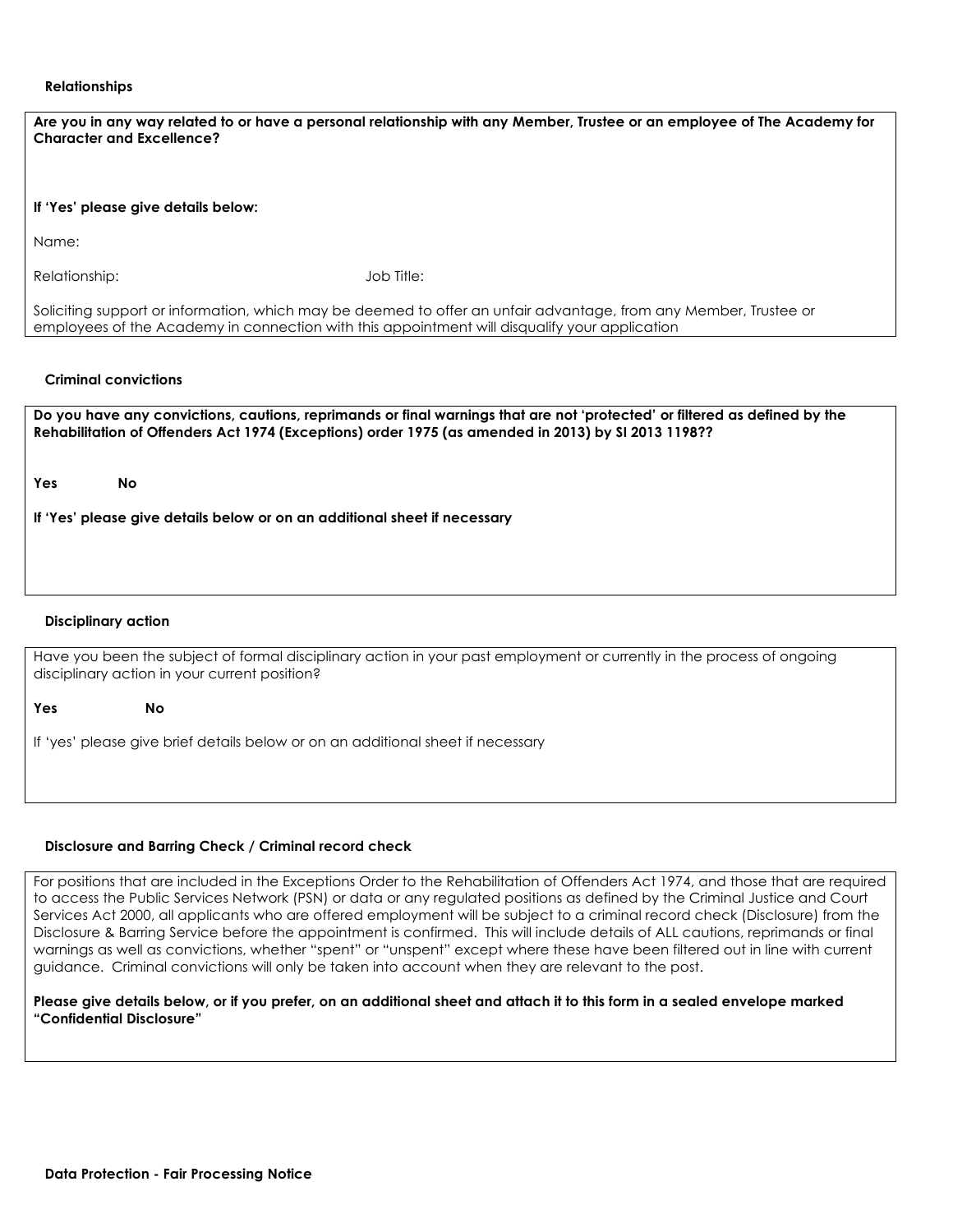The collection, processing, maintenance and retention of any personal data which the Academy processes, is governed by legislation such as the GDPR and the Data Protection Act 2018, and by the Academy's own policies and procedures. The Academy will use any personal data you provide within this document solely for the purpose of assessing the eligibility of your application when applying for a vacancy. The information given will be provided to Academy's (as the employer) employees acting as response handlers and recruitment managers. They may share the information with colleagues for the purpose of shortlisting and interviewing for the vacancy. The information may also be shared with external parties if required by law. The information will be kept on file for a period of six months after the closing date of the vacancy to allow for any further processes, such as appeals, that may occur. If you are successful in your application for employment with the Academy, then the application form will be kept on your personnel file for the duration of your employment

I note that the information provided on this application form may be held, further processed or verified, in accordance with the General Data Protection Regulation.

Signature:

Date:

## **Submitting this completed application form electronically signifies your acceptance of ALL of the above declaration**

## **Final Declarations**

The Academy for Character and Excellence is committed to safeguarding and promoting the welfare of children and applicants must be willing to undergo the checks appropriate to the post applied for. By signing this application form you are confirming your agreement/commitment.

I confirm that I have read and understood the enclosures provided with this application form

I confirm that the details I have provided in this application form are correct and that I have not deliberately withheld any relevant information that could affect the Academy's decision to employ

I understand that the deliberate falsification of information or failure to disclose relevant information may lead to my application being rejected, any offer of employment being withdrawn or actual appointment being terminated

I declare that I have not canvassed any Member, Trustee or employee either directly or indirectly in connection with this application

I note that the information provided on this application form may be held, further processed or verified in accordance with the Data Protection Act 2018

I give my authority for the Employer to verify my qualifications with the relevant body.

**Signature:** 

**Date:** 

**Submitting this completed application form electronically signifies your acceptance of ALL of the above declarations**

(For official Academy use ONLY - section to be completed by designated Academy representative)

| Reference 1                          | Reference 2                          |
|--------------------------------------|--------------------------------------|
| Name/Details of the person contacted | Name/Details of the person contacted |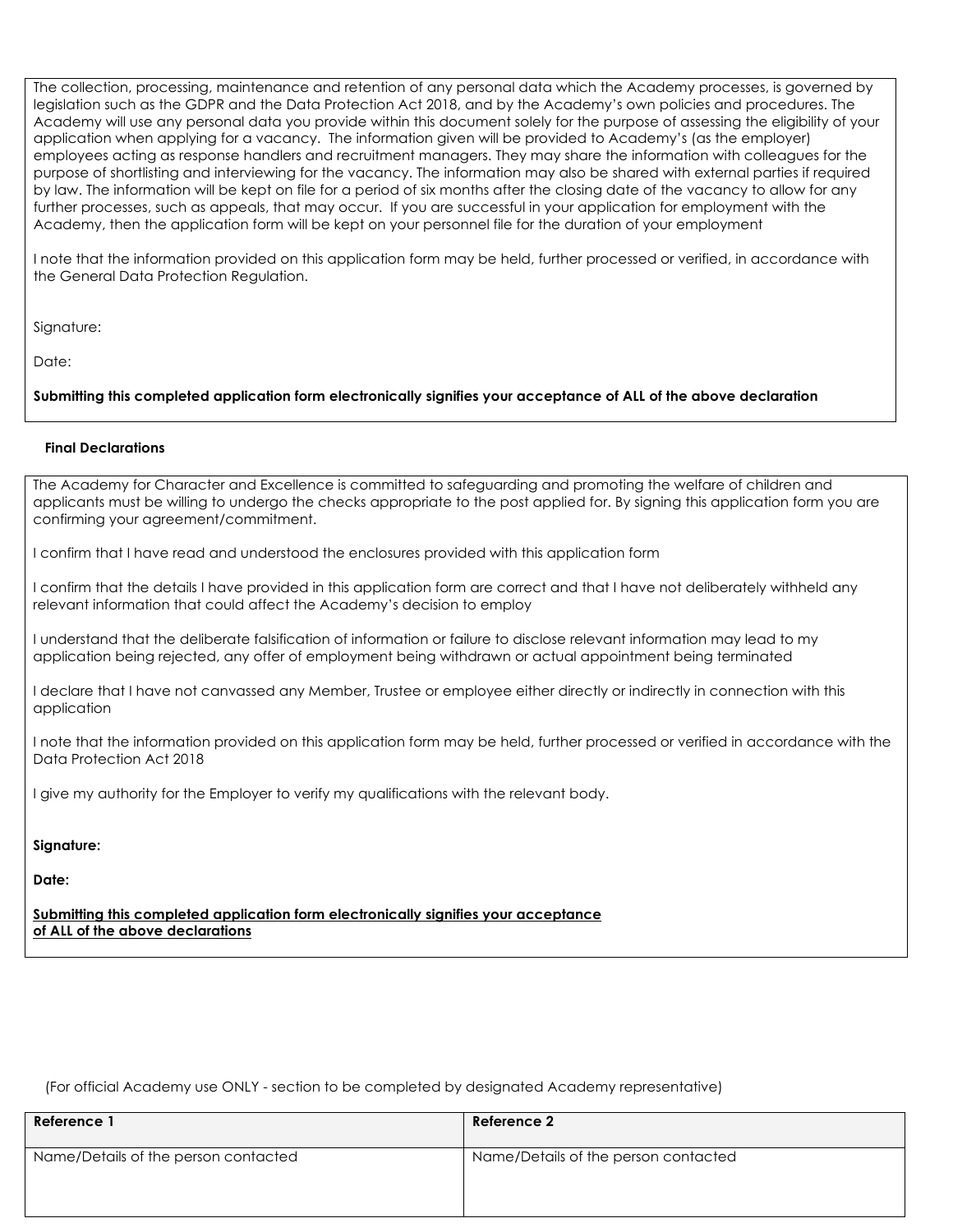| Date the verbal verification took place | Date the verbal verification took place |
|-----------------------------------------|-----------------------------------------|
| I have verbally verified this reference | I have verbally verified this reference |
| Signature:                              | Signature:                              |
| Date:                                   | Date:                                   |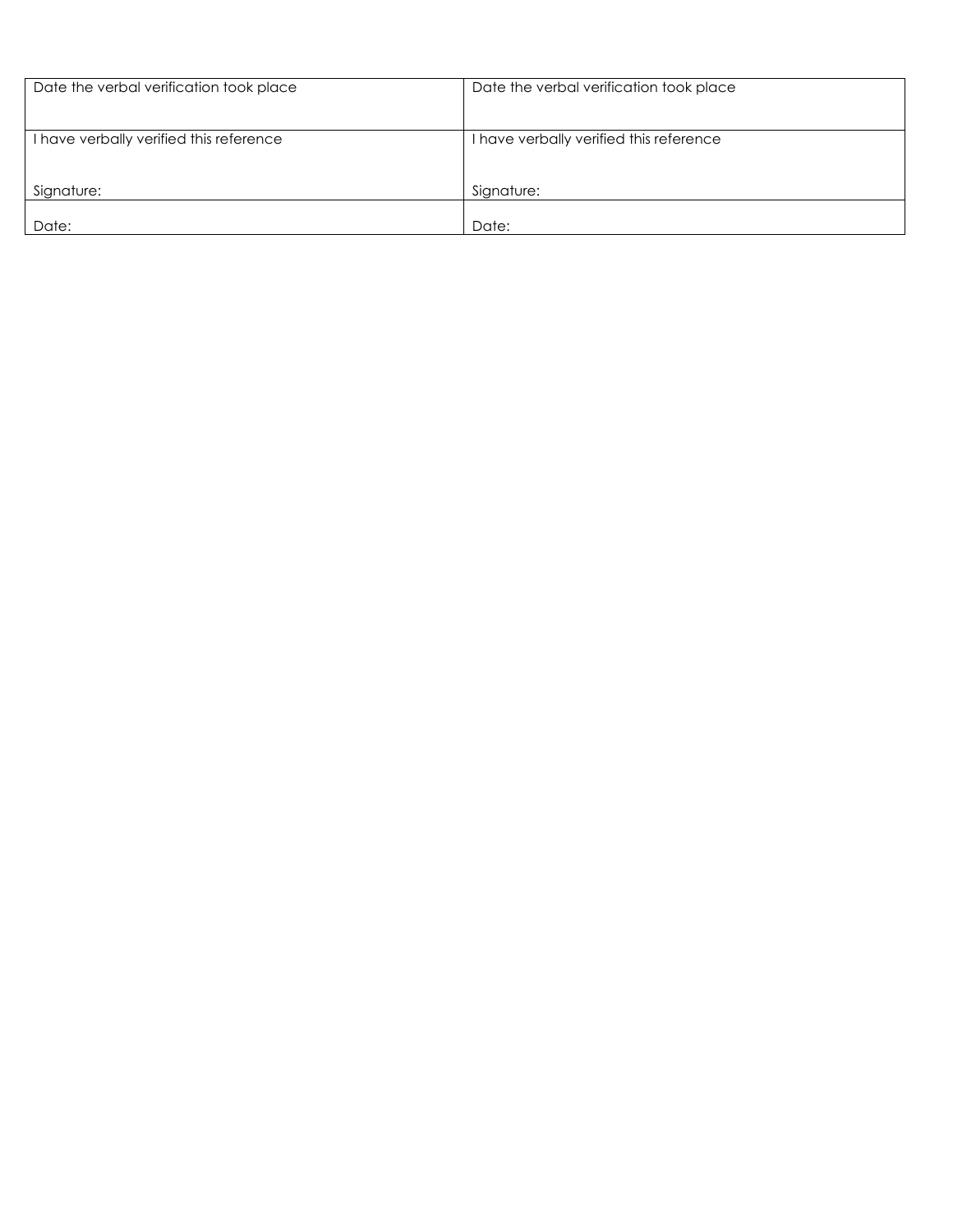## **EQUAL OPPORTUNITIES MONITORING**

The Academy for Character and Excellence is committed to the promotion of equality of opportunity in its employment policies, practices and procedures. To make this meaningful we need to monitor the effectiveness of our policies, by analysing statistical information. The information requested below is used for statistical purposes only. This information is not used to inform decisions about individuals. The data is gathered and used, for instance, to record percentages of different groups (e.g. to benchmark against community profiles) and indicate if particular groups are being treated differently. The monitoring of statistical data will help us to ensure we are effectively promoting and operating equal opportunities and anti-discriminatory practice in our employment policies and procedures. All information is held securely and confidentially.

#### **We ask you to sign this form at the end to show that you understand that we will retain the information and what it will be used for.**

Explanatory notes:

#### **Ethnic Origin**

The ethnic origin categories the same as those used in the population census in 2001. They are recommended by the Equality and Human Rights Commission is the basis for reporting statutory performance indicators.

#### **Disability**

The definition of disability under the Equalities Act 2010 states that "a person has a disability for the purposes of this Act if they have a physical or mental impairment which has a substantial and long-term adverse effect on their ability to carry out normal day-to-day activities".

| <b>General Information</b> |                                                                                        |                 |        |  |
|----------------------------|----------------------------------------------------------------------------------------|-----------------|--------|--|
| Surname:                   |                                                                                        | First Name:     | Title: |  |
| <b>Staff Group</b>         | please indicate which staff group you work with by entering a "yes" in the correct box |                 |        |  |
| Leadership Group           |                                                                                        | <b>Teachers</b> |        |  |
| <b>Teaching Assistants</b> |                                                                                        | Support Staff   |        |  |

| <b>Gender Classification</b>                   |        |  |
|------------------------------------------------|--------|--|
| Please indicate with "yes" in the relevant box |        |  |
| Male                                           | Female |  |
|                                                |        |  |
|                                                |        |  |
|                                                |        |  |
|                                                |        |  |

| <b>Disability</b>                              |  |
|------------------------------------------------|--|
| Do you consider yourself to have a disability? |  |
| Please indicate with "yes" or "no"             |  |

**Age**

|          | Please indicate your age group by stating "yes" in the relevant box |          |       |  |
|----------|---------------------------------------------------------------------|----------|-------|--|
|          |                                                                     |          |       |  |
| 16 to 19 | 30 to 39                                                            | 50 to 59 | 65-70 |  |
| 20 to 29 | 40 to 49                                                            | 60 to 64 |       |  |